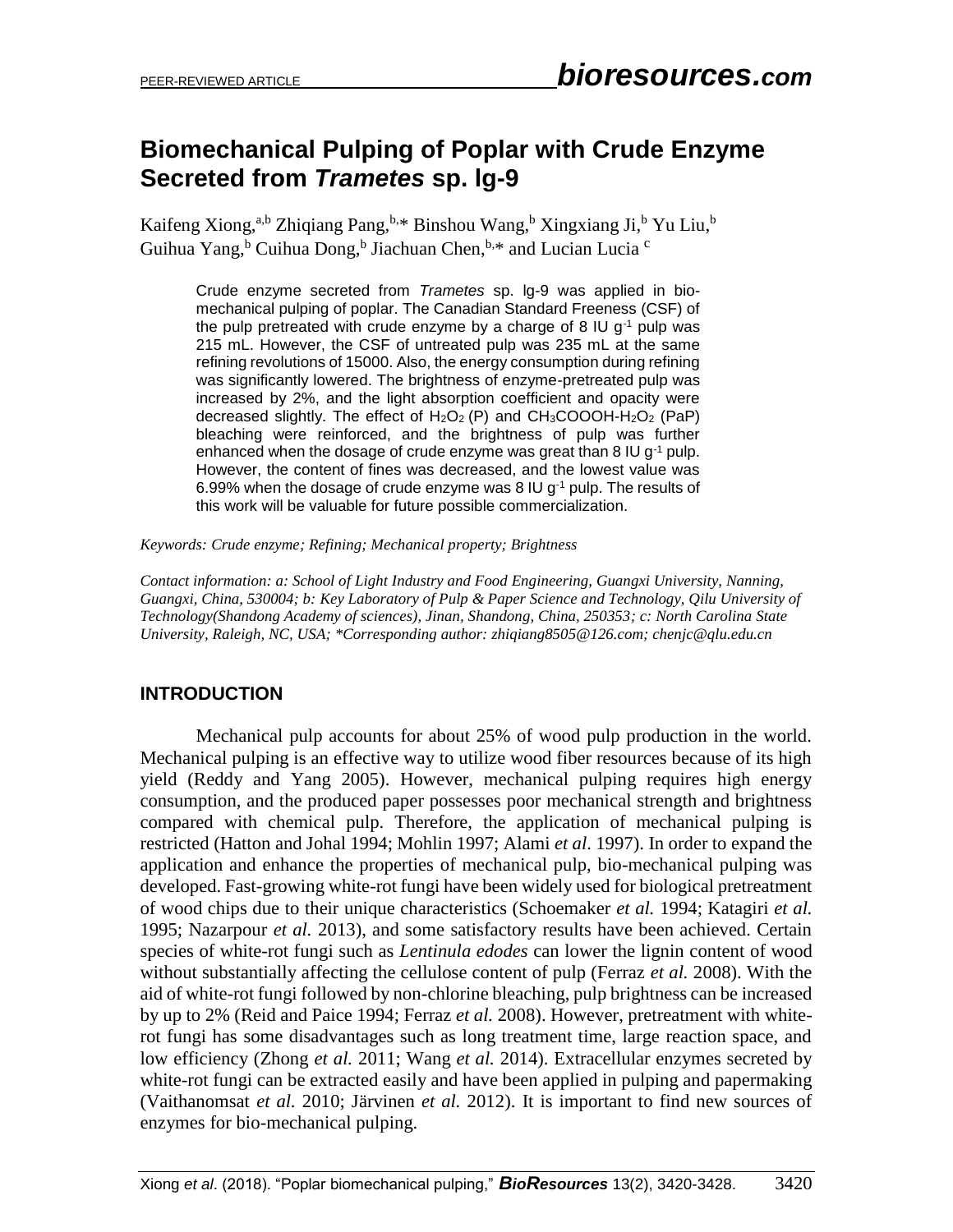Many reports describe the use of laccase treatment for improving properties of mechanical pulps, where procedure concerning laccase purification is cumbersome and time-consuming. In our study, *Trametes* sp lg-9 as a white-rot fungi species can rapidly produce a large amount of enzyme, which effectively enhances mechanical and bleaching properties of SCMP. Therefore, a simplified process on pulp treatment at low cost can be fabricated. Specifically, refining and bleaching of SCMP were improved due to crude enzyme treatment. Correspondingly, energy consumption in refining and effluent derived from chemical bleaching could be substantially reduced.The objective of the present work was to evaluate the effect of crude enzyme secreted from *Trametes* sp*.* lg-9 strains on properties of sulfonated chemical mechanical pulp (SCMP) and find the suitable strain for possible industrial application.

## **EXPERIMENTAL**

#### **Materials**

#### *Poplar SCMP preparation*

Poplar chips (2.0 cm  $\times$  2.0 cm  $\times$  0.5 cm) were obtained from Hebei province, China. Sulfonation of chips was performed with  $10\%$  Na<sub>2</sub>SO<sub>3</sub> and  $10\%$  NaOH at maximum temperature of 130 °C for 30 min, and the liquid-to-wood ratio was 4:1 (volume to weight). The temperature was raised to 130  $\degree$ C within 60 min. Three-step refining was conducted in a high-consistency refiner, and refining consistency was maintained between 20% and 25%. The refining distances for three steps were 0.50 cm, 0.30 cm, and 0.15 cm, respectively. The pulp was diluted to 2.0% after refining and latency removal was performed at 90 °C for 30 min.

## **Methods**

#### *Culture medium and collection of crude enzymes*

*Trametes* sp. lg-9 is a kind of basidiomycetes, which was obtained *via* selective medium separation by the College of Life Science in Shandong University. Sequence homology analysis of *Trametes* sp. lg-9 was conducted in the National Center for Biotechnology Information (NCBI) and identified as *Trametes* sp. in conjunction with morphology analysis of mycelium and spores. In 2008, *Trametes* sp. lg-9 was stored in the Management Center for Preservation of Common Microbial Strains in China (No. CGMCC 2422). *Trametes* sp. lg-9 was a high-yielding strain of laccase. It was cultured in potato medium (200 g potato/L and 20 g glucose/L) in 250 mL flasks for 11 days. The culture of *Trametes* sp. lg-9 was centrifuged at a speed of 5000 rpm for 30 min at 0 °C, and supernatant filtered through 0.45  $\mu$ m sterile filter and stored at 4 °C for future use.

## *Determination of laccase activities*

Crude enzymes (1 mL) from *Trametes* sp. lg-9 and 0.5 mL of 0.5 mM 2, 2'-azinobis (3-ethylbenz-thiazoline-6-sulfonic acid) (ABTS, having a molar absorptivity  $\varepsilon_{420}$  = 38,000  $M^{-1} \times cm^{-1}$ ) were mixed with reaction buffer (1.5 mL of 0.1 M acetic acid buffer, pH 5.0) at 45 °C for 3 min. The laccase activity was indicated by the oxidation of ABTS and determined by measuring optical density of the reaction mixture at  $420 \text{ nm}$  (OD<sub>420</sub>) using a thermostated spectrophotometer. The buffer containing ABTS without any enzyme was used as the blank control. One international unit (IU) of laccase activity was defined as the amount of enzyme required to oxidise 1 mmol of ABTS per minute.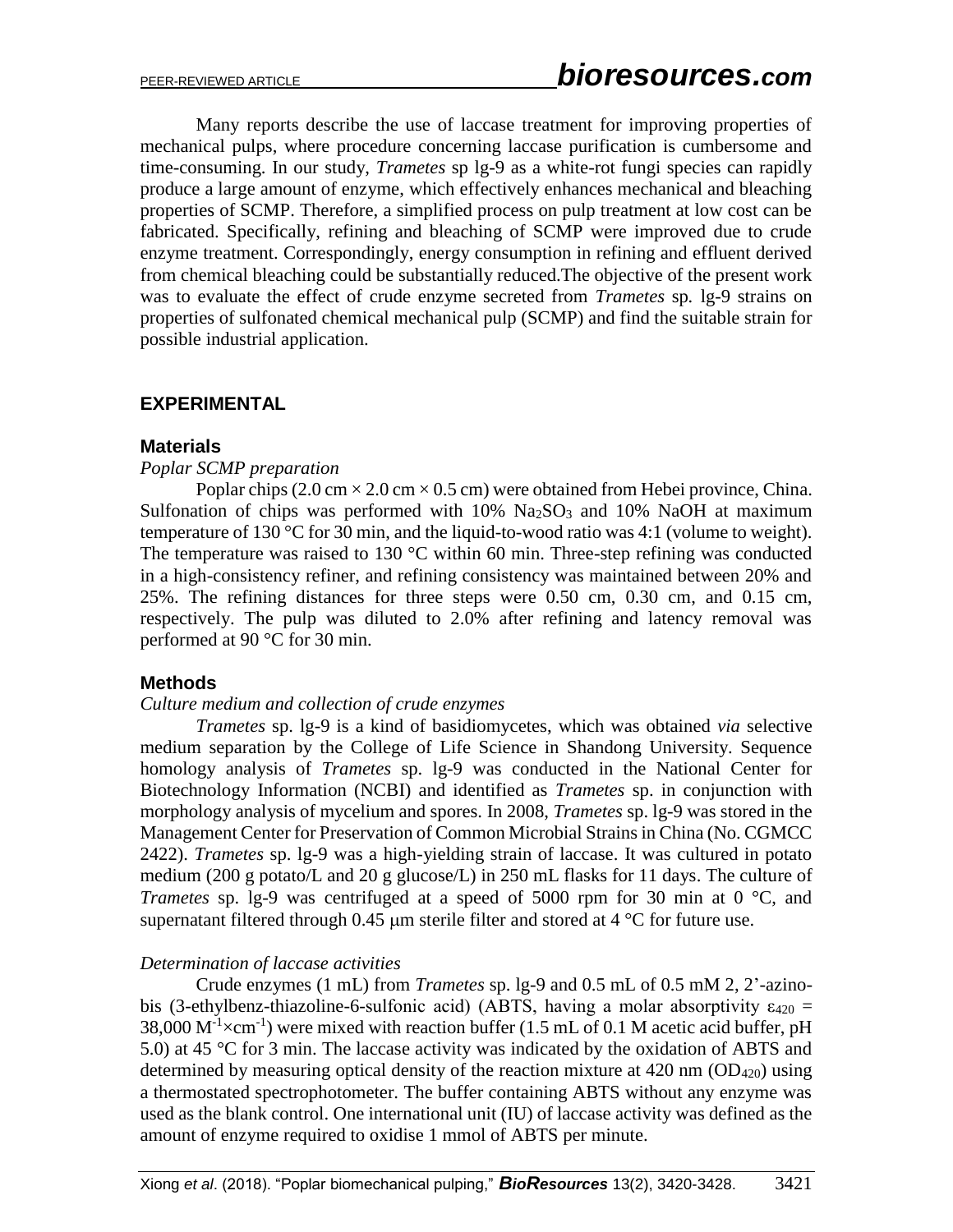#### *Determination of CSF and lignin content of pulps*

The Canada Standard Freeness (CSF) was determined according to the Technical Association of the Pulp and Paper Industry (TAPPI) T227 om- 04 test method (2004). The lignin content of pulps consisted of acid-insoluble lignin (TAPPI standard method T 222 om-02) and acid-soluble lignin determined by UV absorption at 205 nm (2002).

#### *Pretreatment of pulp with crude enzymes*

The required dosage of crude enzymes was mixed with pulp in polyethene bags after adjusting the pH to desired value. The pulp was kept at a constant temperature and mixed every 15 min.

## *H2O<sup>2</sup> bleaching of pulp*

The bleaching buffer consisted of 2.5% H<sub>2</sub>O<sub>2</sub>, 2.0% NaOH, 4.0% Na<sub>2</sub>SiO<sub>3</sub>, 0.05% MgSO4, and 0.3% EDTA in single P (peroxide hydrogen) bleaching. Pulp was mixed with the bleaching buffer in a plastic bag at pulp consistency of 8.0% and placed in a 70  $^{\circ}$ C water bath for 120 min. In respect of PaP (peracetic acid-peroxide hydrogen) bleaching, the conditions of Pa stage are 0.3% peracetic acid, 70  $^{\circ}$ C, pulp consistency of 12%, 90 min. The pulps were thoroughly washed and transferred to the P stage, and the conditons of P stage were 2.0%  $H_2O_2$ , 1.8 % NaOH, 3.5% Na<sub>2</sub>SiO<sub>3</sub>, 0.05% MgSO<sub>4</sub>, and 0.3% EDTA with pulp consistency of 8.0% at 70  $^{\circ}$ C for 120 min.

## *Pulp refining*

Refining of pulp was performed with a PFI refiner, and the linear pressure was 3.4 N/mm, and refining energy consumption was recorded using an attached electricity meter. Percentage of energy consumption reduction (PECR) was calculated as decrease of refining energy consumption based on the sample without crude enzyme treatment.

## *Fiber quality analysis*

Fiber quality analysis was carried out by a LDA02 Fiber Quality Analysis System (OpTest Company, Hawkesbury, Canada) and operated according to the manufacturer's instructions. The fiber length of the pulp was expressed as an arithmetic mean length  $(L_n)$ , a length weighted mean length  $(L_w)$ , and a weight weighted mean length  $(L_{ww})$ , as defined by Eqs. 1, 2, and 3, respectively.

$$
L_n = \frac{\sum n_i L_i}{\sum n_i} \tag{1}
$$

$$
L_{w} = \frac{\sum n_{i}L_{i}^{2}}{\sum n_{i}L_{i}}
$$
 (2)

$$
L_{ww} = \frac{\sum n_i L_i^3}{\sum n_i L_i^2}
$$
 (3)

where *i* is the 1, 2 …N categories of fiber length, *n<sup>i</sup>* is the fiber count in the "*i*th" length category, and  $L_i$  is the contour length in the " $i<sup>th</sup>$ " category.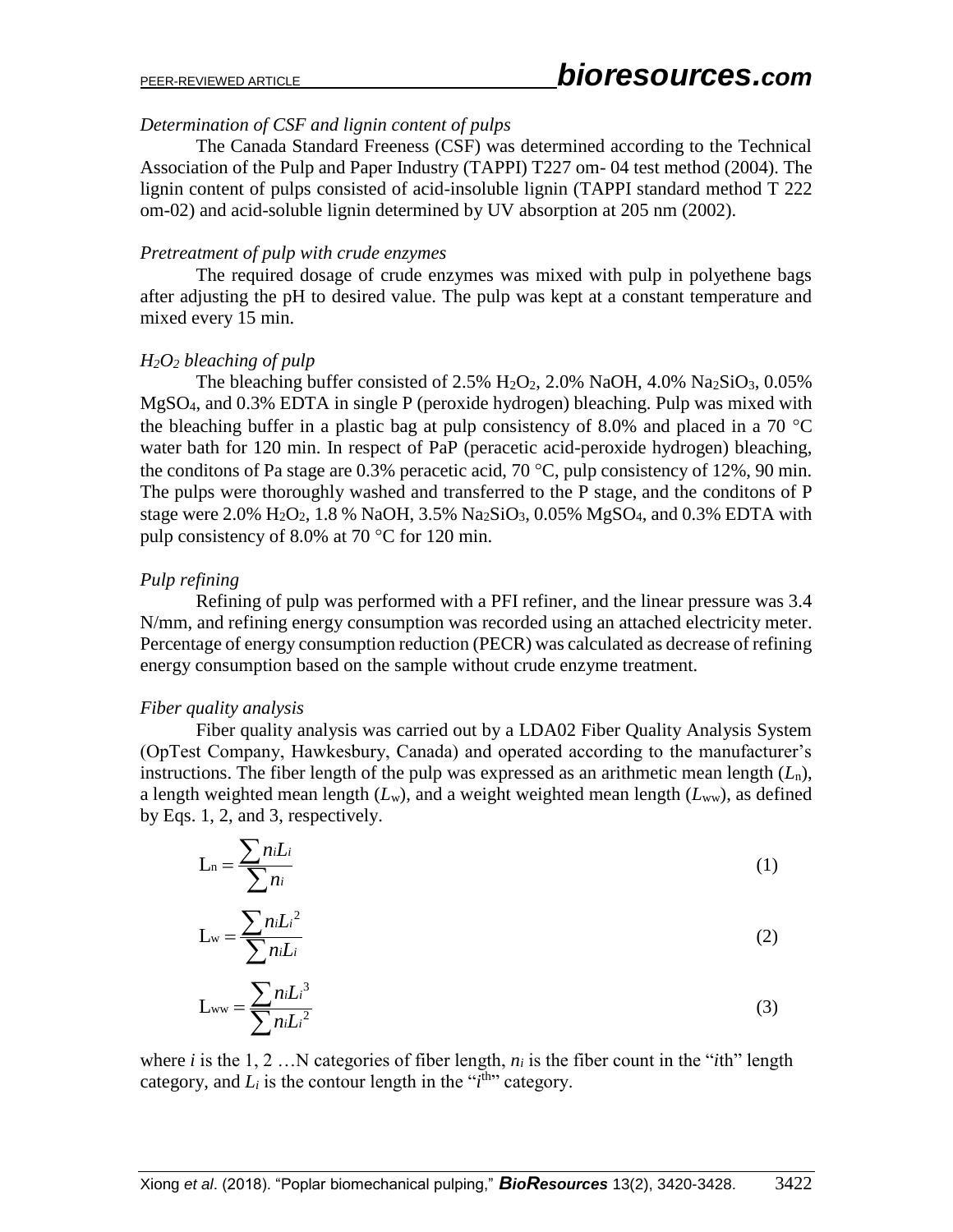Fines data were reported as arithmetic fines  $(F_n)$  and length weighted fines  $(F_w)$ .  $F_n$  is the number of fibers that are shorter than 0.2 mm (Eq. 4), and  $F_w$  is the weight fraction estimate of the fines, assuming that coarseness is constant for the fibers (Eq. 5).

$$
F_n(\%) = 100 \times \frac{\sum n_i}{N}
$$
\n
$$
F_n(\%) = 100 \times \frac{\sum n_i L_i}{N}
$$
\n
$$
(4)
$$

$$
F_{\rm w}(\%) = 100 \times \frac{\sum n_i L_i}{L \tau}
$$
 (5)

where *n* is the count of fibers less than 0.2 mm, *N* is the total number of fibers, *L<sup>i</sup>* is the fines length of the '*i*' class, and *L<sup>T</sup>* is the total fiber length.

#### *Handsheet making and testing of paper*

Handsheets were prepared in a RK-3A Rapid-Köthen Blattbildner-Sheet Former (PTI-Flank, Laakirchen, Austria) at a grammage of 60  $g/m<sup>2</sup>$ . The sheets were conditioned at 23  $\pm$  1 °C and 50  $\pm$  1% relative humidity overnight. The mechanical and optical properties of handsheets were determined according to ISO methods. Specificlly, brightness was determined according to ISO 12625-7 (2014); light scattering coefficient and absorption coefficient were determined according to ISO 9416 (2017). Breaking length was determined according to ISO 1924-2 (2008). Tearing Index was determined according to ISO 1974 (2012), and folding endurance was determined according to ISO 5626 (1993).

#### **RESULTS AND DISCUSSION**

#### **Effects of Crude Enzyme Pretreatment on Refining Properties of SCMP**

The Canadian Standard Freeness value of pulp describes the effect of pulp refining, and it is mainly influenced by fibrillation and the amount of fines. The effects of pretreatment with crude enzymes secreted by *Trametes* sp. lg-9 on CSF of SCMP are shown in Fig. 1. The pretreatment with crude enzymes had a dramatic effect on the CSF of SCMP. At 15000 PFI revolutions, the CSF of SCMP treated with crude enzyme at a charge of 8 IU  $g^{-1}$  pulp was 215 mL, which was much lower than 235 mL observed in untreated pulp. Moreover, increasing the dosage of crude enzymes favored the refining of pulp, which was confirmed by the continuous decrease of pulp CSF. However, when the dosage of enzyme was higher than  $8 \text{ IU} \text{ g}^{-1}$  pulp, the CSF of pulp changed slowly. Refining properties have a close relationship with energy consumption; therefore, the crude enzyme pretreatment could save energy to a certain degree. As shown in Fig. 1, percentage of energy consumption reduction (PECR) increased as a function of dosage of crude enzyme. Firstly, the increase was small, and then PECR significantly increased when the dosage of crude enzyme was greater than 4 IU  $g^{-1}$  pulp. For example, PECR with crude enzyme dosage of 6 IU  $g^{-1}$  pulp and 8 IU  $g^{-1}$  pulp was 2.7% and 4.3%, respectively. PECR significantly increased to 9.8% with a crude enzyme dosage of 24 IU  $g^{-1}$  pulp. And the amplitude of PECR gradually became smaller as a function of dosage of crude enzyme. Compartively, commericial laccase from *Trametes villosa* (Novozymes) was used to pretreat pulp. For laccase treatment, laccase  $(8 \text{ IU } g^{-1} \text{ pulp})$  was added into pulp slurry with 1.0% HBT, and the other conditions were the same as that crude enzyme pretreatment. The CSF and PECR of commercial laccase preated pulp were 210 mL and 4.5%, respectively. The refining efficiency with commercial laccase was slightly superior to that treated with crude enzyme at the identical enzyme dosage. However, purification of commercial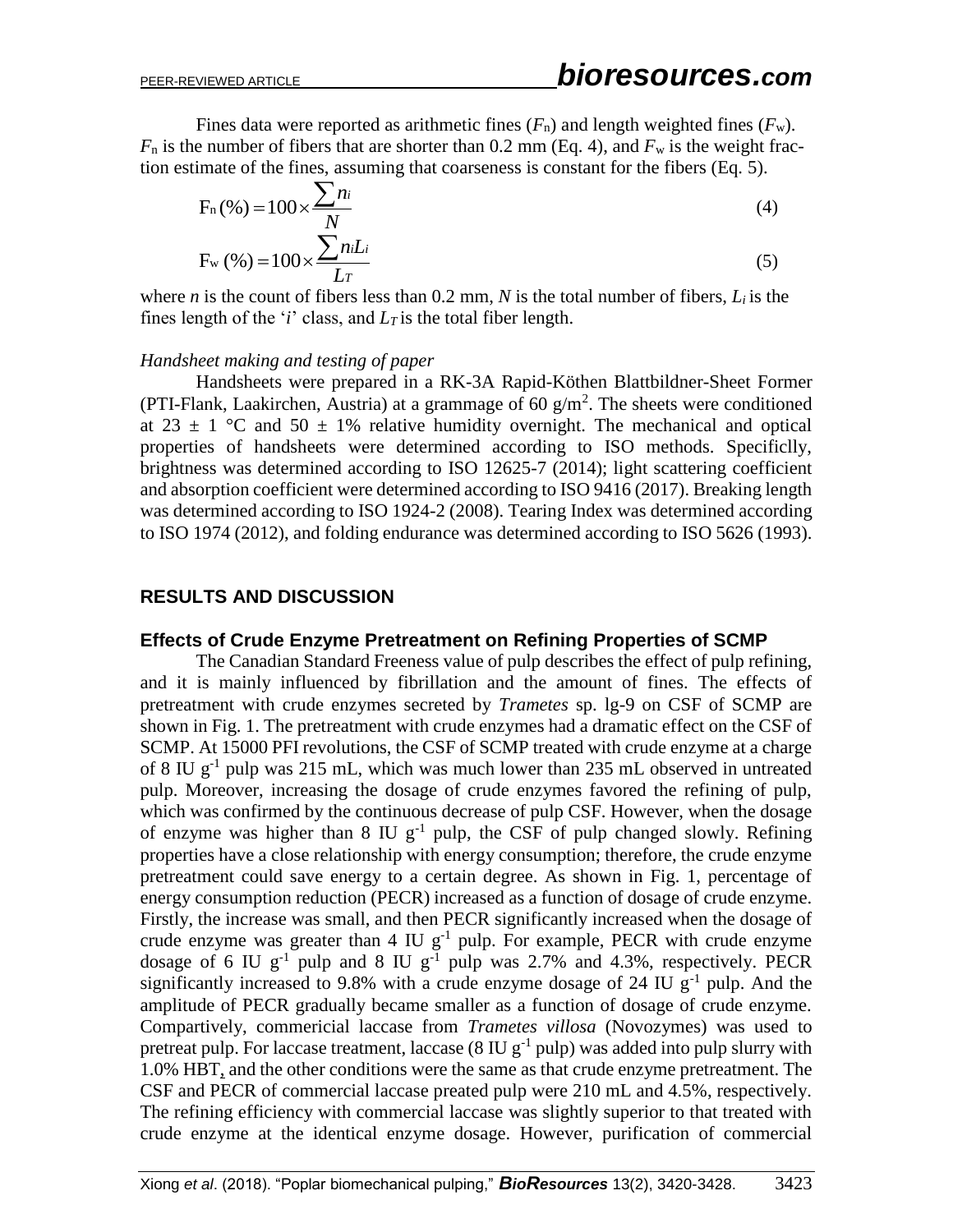

enzyme is complex, and use of mediator increased the cost of pretreatment.



Fiber morphology analysis was performed to further investigate the influence of crude enzyme pretreatment on pulp refining property, and the results are shown in Table 1. The fiber length of the pretreated pulp increased slightly compared with that of untreated pulp fiber, and the fiber width of pretreated pulp decreased as well.

| ັ |                                              |                    |                        |                    |                    |       |                   |                    |  |
|---|----------------------------------------------|--------------------|------------------------|--------------------|--------------------|-------|-------------------|--------------------|--|
|   | Enzyme<br>Dosage<br>$(IU \, g^{-1} \, pulp)$ | <b>CSF</b><br>(mL) | Fiber Mean Length (mm) |                    |                    | Width | Fines Content (%) |                    |  |
|   |                                              |                    | Arithmetical           | Length<br>weighted | Weight<br>weighted | (m)   | Arithmetical      | Length<br>weighted |  |
|   |                                              | 235                | 0.447                  | 0.729              | 0.946              | 25.4  | 33.37             | 9.13               |  |
|   |                                              | 230                | 0.461                  | 0.743              | 0.961              | 25.2  | 32.13             | 8.45               |  |
|   | 6                                            | 220                | 0.489                  | 0.775              | 0.982              | 25.1  | 30.21             | 7.56               |  |
|   | 8                                            | 214                | 0.503                  | 0.792              | 1.004              | 24.9  | 28.62             | 6.99               |  |
|   | 16                                           | 202                | 0.492                  | 0.786              | 1.003              | 24.2  | 30.46             | 7.73               |  |
|   | 24                                           | 196                | 0.473                  | 0.764              | 0.996              | 24.0  | 32.19             | 8.26               |  |

**Table 1.** Fiber Morphology of Refined SCMP Pretreated with Crude Enzyme

Pretreatment conditions: 40  $^{\circ}$ C, 90 min, 8% pulp consistency, pH 5 to 6

The fiber mean length firstly increased with crude enzyme dosage in the range of  $0-8$  IU  $g^{-1}$  pulp. The stiff fiber could be softened at a relatively low crude enzyme dosage due to lignin modification. Consequently, cutting of fiber was reduced with a high level of fibrillation. However, fibers are inclined to be cut due to the harsh degradation of fiber at high enzyme dosage ( $> 8$  IU g<sup>-1</sup> pulp), which can account for the reduced fiber mean length at high crude enzyme dosage. The content of fines was reduced, and the fines content was the lowest when the dosage of crude enzymes was  $8 \text{ IU } g^{-1}$  pulp. Notably, there was a gradual increase in fines content when the crude enzymes charge was more than 8 IU  $g^{-1}$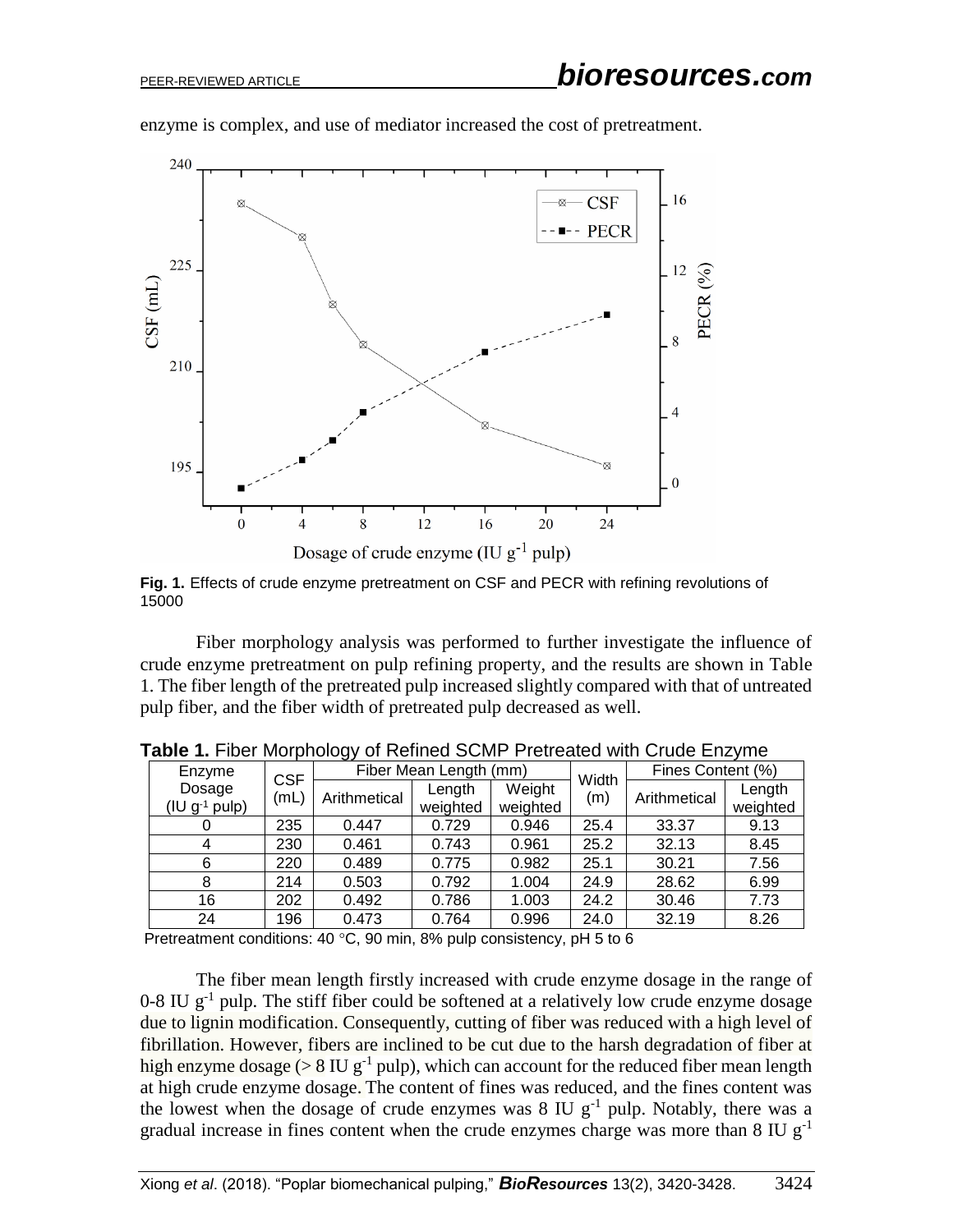pulp. This result implied that moderate pretreatment with crude enzyme could promote fibrillation and avoid excessive cutting of fiber during the refining process.

#### *Effect of crude enzyme pretreatment on mechanical and optical properties of SCMP*

The effects of crude enzyme pretreatment on mechanical and optical properties of SCMP are shown in Table 2. The handsheets of pretreated pulp presented better mechanical properties than those obtained with untreated pulp. They also had lower light absorption coefficients and opacities, and higher values of brightness. Crude enzyme pretreatment had, in general, a positive effect on fiber bonding, which was shown by the increasing values of breaking length, tearing index, and folding endurance. These results could be explained by the varied fiber morphology of different pulps. As mentioned previously, the pulp pretreated with crude enzyme had longer fiber and lower fines content, and both traits could contribute to fiber bonding. Brightness increased with the increase of enzyme charge. The brightness of paper depended largely on the number of chromophonic groups present in fiber. Lignin is the main source of this group, and it is extremely recalcitrant to degradation. Efficient degradation of lignin is the most important characteristic of laccase enzyme, and *Trametes* sp. lg-9 produces a high yield of laccase. Therefore the improvement of brightness was probably because crude enzyme pretreatment destroyed lignin-carbohydrate complexes and dissolved lignin.

| Crude enzyme dosage <sup>a</sup> (IU g <sup>-1</sup> pulp)         | 0    | 4    | 6    | 8              | 16   | 24   |
|--------------------------------------------------------------------|------|------|------|----------------|------|------|
| $CSF$ (mL)                                                         | 235  | 230  | 220  | 214            | 202  | 196  |
| Lignin, (%)                                                        | 21.2 | 21.0 | 20.8 | 20.5           | 20.4 | 20.0 |
| Brightness (%)                                                     | 57.8 | 58.3 | 59.2 | 59.8           | 60.1 | 60.2 |
| Opacity (%)                                                        | 89.1 | 89.0 | 88.8 | 88.7           | 87.7 | 85.4 |
| Light Scattering Coefficient $(m^2 \cdot kg^{-1})$                 | 36.3 | 36.3 | 36.2 | 36.2           | 36.0 | 35.7 |
| Absorption Coefficient (m <sup>2</sup> ·kg <sup>-1</sup> )         | 1.61 | 1.59 | 1.56 | 1.55           | 1.52 | 1.50 |
| Breaking Length (km)                                               | 4.13 | 4.19 | 4.23 | 4.29           | 4.87 | 4.61 |
| Tearing Index (mN $\cdot$ m <sup>2</sup> $\cdot$ g <sup>-1</sup> ) | 4.15 | 4.18 | 4.20 | 4.24           | 4.33 | 4.23 |
| <b>Folding Endurance (times)</b>                                   | 5    | 6    | 6    | $\overline{7}$ | 7    | 7    |

**Table 2.** Effects of Crude Enzyme Pretreatment on Properties of SCMP

Pretreatment conditions: 40  $^{\circ}$ C, 90 min, 8% pulp consistency, pH 5 to 6

The opacity of the paper made from the crude enzyme treated pulp was slightly lower compared with the untreated pulp. A change in opacity of paper often relates to a change in the brightness of paper. Higher brightness presents lower opacity, but opacity can also relate to light scattering ability of a paper. Paper containing less fines can have lower light scattering coefficient and also lower opacity. These results were similar to previous reports (Pang *et al*. 2005).

## **Effects of Crude Enzyme Pretreatment on Bleaching Properties of SCMP**

Bleaching of pulp is necessary for whitening of paper. It is based on the removal of residual lignin from cellulose fibers, but bleaching should have no adverse effect on cellulose fiber quality.  $H_2O_2$  bleaching is an effective method to improve the brightness of SCMP. The effect of crude enzyme pretreatment on bleaching properties of SCMP is shown in Table 3. The present experiments with different charges of crude enzyme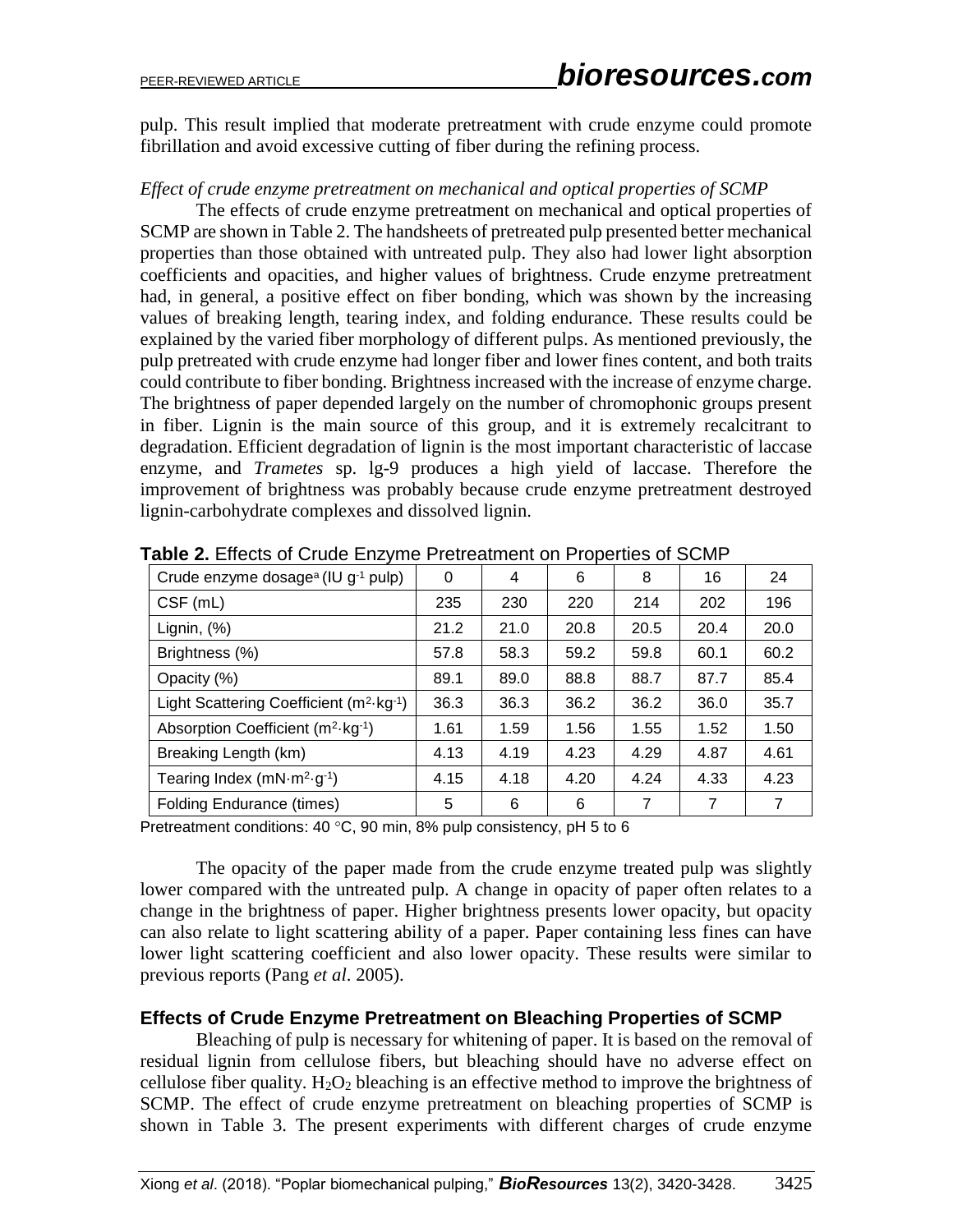treatment revealed that the brightness of pulp increased with increasing crude enzyme charge. This change of brightness displayed steadily and slowly when the enzyme charge increased up to 16 IU  $g^{-1}$  pulp. At the same time, the corresponding physical properties were slightly reinforced, exhibited by the increases of breaking length, tearing index, and folding endurance of paper sheets. The purpose of pulp bleaching was to enhance the brightness of pulp, and this function was reinforced by the pretreatment with crude enzyme. However, the pretreatment had negative effects on opacity, light scattering coefficient, and absorption coefficient.

| <b>TWAIG</b> OF ENOUGHOUS CHEVING FROM OUTION ON FIZE DIVIDING FROM MODE |      |       |      |      |      |      |  |
|--------------------------------------------------------------------------|------|-------|------|------|------|------|--|
| Crude enzyme dosage (IU g <sup>-1</sup> pulp)                            | 0    | 4     | 6    | 8    | 16   | 24   |  |
| $CSF$ (mL)                                                               | 230  | 225   | 218  | 212  | 200  | 194  |  |
| Brightness (%)                                                           | 73.7 | 74.0  | 74.2 | 74.7 | 75.7 | 75.9 |  |
| Opacity (%)                                                              | 83.9 | 83.2. | 82.5 | 82.1 | 81.4 | 80.5 |  |
| Light Scattering Coefficient (m <sup>2</sup> ·kg <sup>-1</sup> )         | 35.9 | 35.7  | 35.5 | 35.4 | 34.6 | 33.8 |  |
| Absorption Coefficient (m <sup>2</sup> ·kg <sup>-1</sup> )               | 0.89 | 0.87  | 0.84 | 0.81 | 0.77 | 0.72 |  |
| Breaking Length (km)                                                     | 4.46 | 4.54  | 4.62 | 4.68 | 4.97 | 4.84 |  |
| Tearing Index $(mN·m2·g-1)$                                              | 4.28 | 4.30  | 4.30 | 4.31 | 4.46 | 4.35 |  |
| <b>Folding Endurance (times)</b>                                         | 6    | 6     |      |      | 9    |      |  |

**Table 3.** Effects of Crude Enzyme Pretreatment on H<sub>2</sub>O<sub>2</sub> Bleaching Properties

Pretreatment conditions: 40  $^{\circ}$ C, 90 min, 8% pulp consistency, pH 5 to 6

Delignification and bleaching of mechanical pulps can be effectively achieved using peracetic acid (Pa) treatment. Thus, PaP bleaching sequence can be applied to SCMP bleaching, and effects of crude enzyme pretreatment on PaP bleaching properties were investigated (Table 4). Crude enzyme pretreatment also can effectively activate the residual lignin in SCMP, and brightness enhanced remarably after PaP bleaching. However, the increase was negligible when crude enyzme dosage is great than  $16 \text{ IU } g^{-1}$  pulp. Due to transformation of chromphores in pulp, the absorption coefficient of bleached pulp substantially decreased. In agreement with peroxide bleaching, the physical properties were slightly reinforced. Therefore, crude enzyme pretreatment has excellent applicability for SCMP bleaching in view of enhancement on optical and physical properties.

| Crude enzyme dosage (IU g-1 pulp)                                  | 0    | 4    | 6    | 8    | 16   | 24   |
|--------------------------------------------------------------------|------|------|------|------|------|------|
| CSF (mL)                                                           | 230  | 220  | 216  | 212  | 198  | 192  |
| Brightness (%)                                                     | 74.1 | 74.5 | 74.9 | 75.4 | 75.9 | 76.1 |
| Opacity (%)                                                        | 83.4 | 83.0 | 82.5 | 81.7 | 81.2 | 80.2 |
| Light Scattering Coefficient (m <sup>2</sup> ·kg <sup>-1</sup> )   | 34.7 | 34.3 | 33.8 | 33.2 | 32.8 | 32.6 |
| Absorption Coefficient (m <sup>2</sup> ·kg <sup>-1</sup> )         | 0.75 | 0.74 | 0.73 | 0.72 | 0.70 | 0.69 |
| Breaking Length (km)                                               | 4.52 | 4.56 | 4.65 | 4.74 | 4.99 | 4.89 |
| Tearing Index (mN $\cdot$ m <sup>2</sup> $\cdot$ g <sup>-1</sup> ) | 4.35 | 3.38 | 4.40 | 4.42 | 4.58 | 4.48 |
| <b>Folding Endurance (times)</b>                                   | 7    |      | 7    | 8    | 9    | 8    |

**Table 4.** Effects of Crude Enzyme Pretreatment on PaP Bleaching Properties

Pretreatment conditions: 40  $^{\circ}$ C, 90 min, 8% pulp consistency, pH 5-6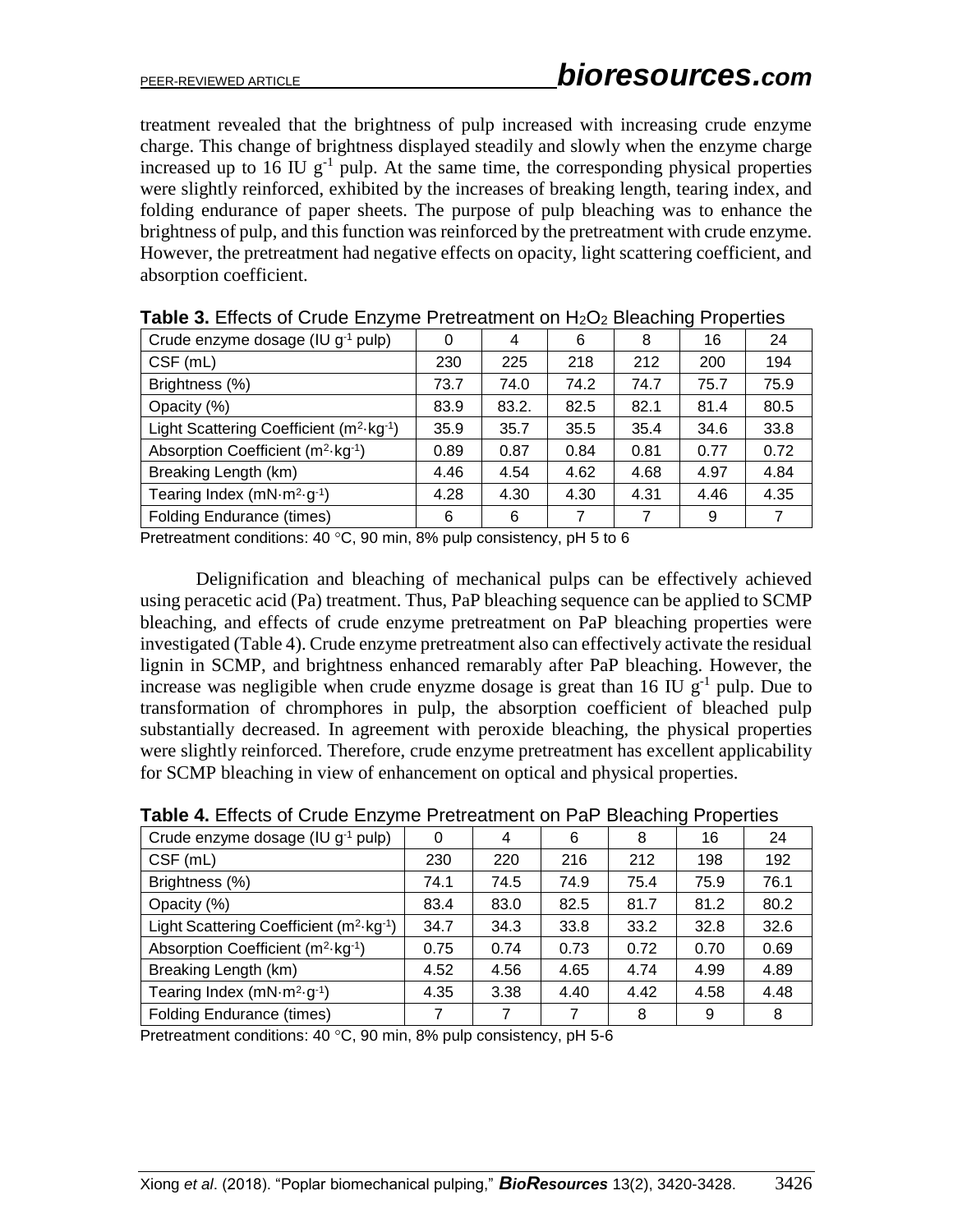# **CONCLUSIONS**

- 1. *Trametes* sp. lg-9 has potential as an important source of enzymes to improve the properties of mechanical pulp. Pretreatment with crude enzyme secreted from *Trametes*  sp. lg-9 improved refining pulp properties and reduced energy consumption.
- 2. The mechanical properties of pulp were improved as well. Moderate pretreatment with crude enzyme secreted from *Trametes* sp. lg-9 reduced the fines content.

# **ACKNOWLEDGMENTS**

The authors are grateful for the financial support from Natural Science Foundation of Shandong Province (ZR2017MC007), National Key Research and Development Project (2017YFB0307900), the National Science Foundation of China (No. 31670595 and 31670590.), State Key Laboratory of Pulp and Paper Engineering (Project number 201720), the Taishan Scholars Project Special Funds.

# **REFERENCES CITED**

- Alami, R., Boileau, I., Harris, G., Lachaume, J., Karnis, A., Miles, K. B., and Roche, A. (1997). "Evaluation of the impact of refining intensity on energy reduction in commercial size refiners: The effect of primary stage consistency," in: *Proceedings of International Mechanical Pulping Conference*, Ottawa, Canada, pp. 203-211.
- Ferraz, A., Guerra, A., Mendonca, R., Masarin, F., Vicentim, M. P., Aguiar, A., and Pavan, P. C. (2008). "Technological advances and mechanistic basis for fungal biopulping," *Enzyme Microb. Technol.* 43(2), 178-185. DOI: 10.1016/j.enzmictec.2007.10.002.
- Nazarpour, F., Abdullah, D. K., Abdullah, N., and Zamiri, R*.* (2013). "Evaluation of biological pretreatment of rubberwood with white rot fungi for enzymatic hydrolysis," *Materials* 6, 2059-2073. DOI:10.3390/ma6052059
- Hatton, J. V., and Johal, S. S. (1994). "Mechanical and chemithermomechanical pulps from second growth softwoods," *Pulp Pap. Can.* 95(12), 67-73.
- ISO 12625-7 (2014). "Tissue paper and tissue products -- Part 7: Determination of optical properties -- Measurement of brightness and colour with D65/10° (outdoor daylight)," International Organization for Standardization, Geneva, Switzerland.
- ISO 9416 (2017). "Paper -- Determination of light scattering and absorption coefficients (using Kubelka-Munk theory)," International Organization for Standardization, Geneva, Switzerland.
- ISO 1924-2 (2008). "Paper and board -- Determination of tensile properties -- Part 2: Constant rate of elongation method (20 mm/min)," International Organization for Standardization, Geneva, Switzerland.
- ISO 1974 (2012). "Paper -- Determination of tearing resistance -- Elmendorf method," International Organization for Standardization, Geneva, Switzerland.
- ISO 5626 (1993). "Paper -- Determination of folding endurance," International Organization for Standardization, Geneva, Switzerland.